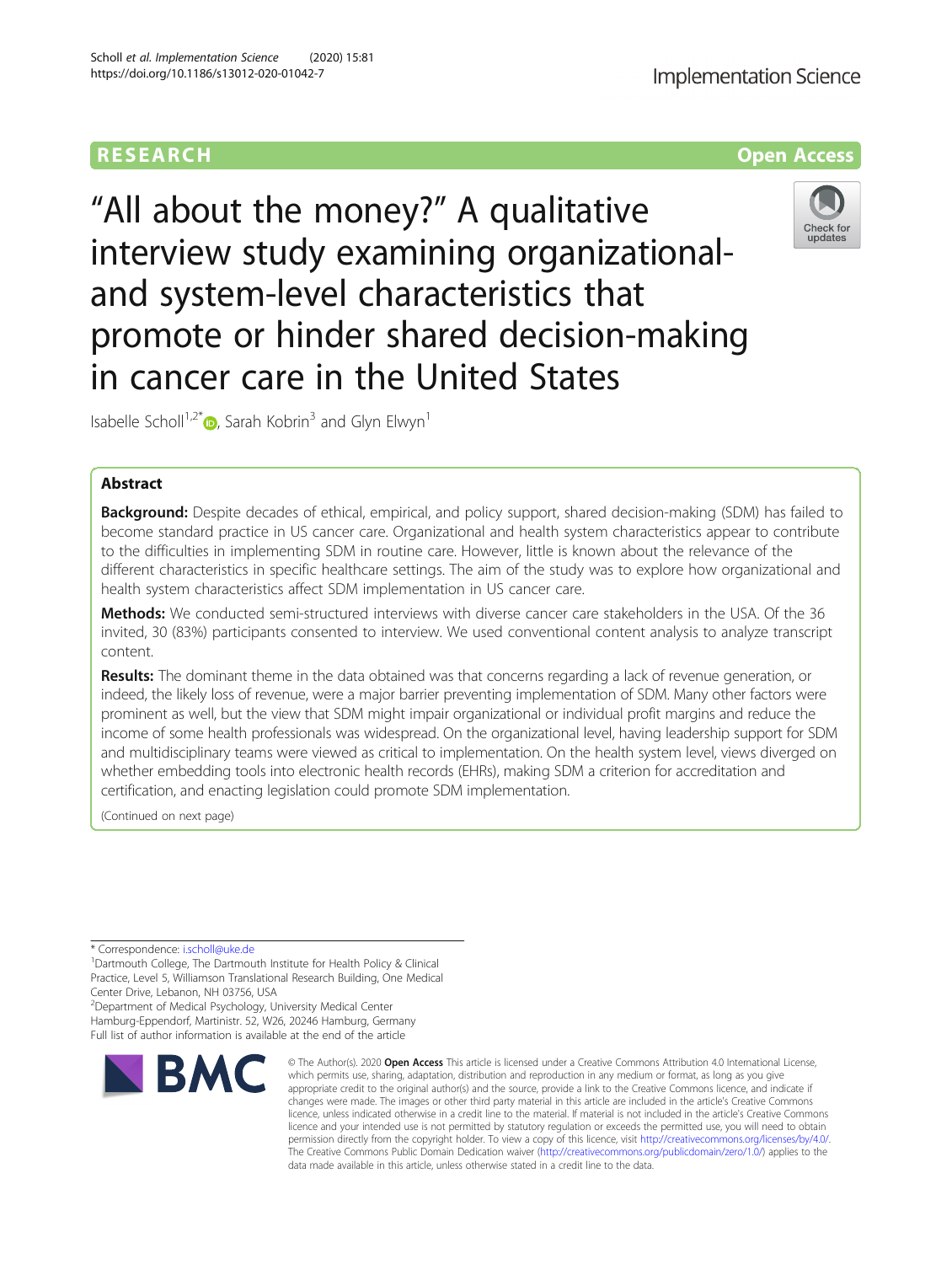# (Continued from previous page)

**Conclusion:** Cancer care in the USA has currently limited room for SDM and is prone to paying lip service to the idea. Implementation efforts in US cancer care need to go further than interventions that target only the clinician-patient level. On a policy level, SDM could be included in alternative payment models. However, its implementation would need to be thoroughly assessed in order to prevent further misdirected incentivization through box ticking.

Keywords: Shared decision-making, Implementation, Routine care, Cancer care, Oncology, United States, Organizational characteristics, Health system characteristics, Economic implementation barriers, Payment models, Financial incentives

#### Contributions to the literature

- Organizational and health system characteristics appear to play a role in the implementation of shared decision-making (SDM). Little is known about the importance of those characteristics in cancer care in the United States (US).
- Interviews with diverse stakeholders revealed that financial interests of healthcare providers and organizations are a major barrier to SDM implementation in US cancer care.
- Leadership support and well-functioning multidisciplinary teams were seen as important to foster SDM implementation in US cancer care.
- All in all, the results show that SDM implementation in US cancer care will remain unlikely if economic barriers are not removed.

# Background

Despite decades of ethical [\[1](#page-7-0)], empirical [[2](#page-7-0)–[4\]](#page-7-0), and policy support [[5,](#page-7-0) [6](#page-7-0)], shared decision-making (SDM) has failed to become standard practice in US cancer care [[7,](#page-7-0) [8\]](#page-7-0). Studies that investigated implementation difficulties have mainly described barriers at the patient and physician levels [\[9](#page-7-0), [10\]](#page-7-0), but few have considered how the structure of the US healthcare system itself may undermine adoption of SDM [\[11](#page-7-0)]. This is in line with the implementation science literature in general. While context factors have been recognized as potential influences on the uptake of innovations [[12\]](#page-7-0), they are still frequently neglected and empirical studies are limited [\[13](#page-7-0)].

SDM has been called the pinnacle of patient-centered care [[14\]](#page-7-0). SDM is a communicative process where health professionals and patients aim to reach decisions by sharing the best available evidence, supporting the patient to consider options and achieve informed preferences [\[15](#page-7-0)]. SDM is especially relevant in cancer care. Treatment choice is often sensitive to individual preference, especially where options have different risks and benefits. However, as in other areas of healthcare, adoption of SDM in cancer care is slow [\[8,](#page-7-0) [16](#page-7-0)–[18\]](#page-7-0).

In a recent scoping review  $[11]$  $[11]$ , we identified a range of organizational- and system-level characteristics that influence the implementation of SDM. Organizational characteristics that potentially influenced SDM implementation included issues of leadership, resources, workflows, and culture. Health system-level characteristics included aspects like health policies, incentives, education, and licensing. This review included studies conducted in a broad range of clinical settings in different countries and concluded that future work needs to assess the relevance of the identified characteristics in specific settings and healthcare systems in order to prioritize which characteristics need to be addressed and derive fitting strategies to do so.

Thus, the aim of our study was to better understand the role that the characteristics identified in the scoping review play in the cancer care setting in the USA.

# **Methods**

## Study design

We conducted a qualitative study using semi-structured telephone interviews, guided by criteria for reporting qualitative research (COREQ) [\[19](#page-8-0)]. The COREQ checklist can be found in Additional file [1](#page-6-0).

# Setting and subjects

We interviewed stakeholders in US-based cancer care, e.g., researchers, clinicians, cancer center managers, representatives of government agencies, patient, and caregiver advocates.

# Sampling and recruitment

We adopted a purposive maximum-variation approach to sample participants that represented different ages, gender, specialty expertise (e.g., medical oncology, surgery, nursing, family medicine), SDM interest and expertise (e.g., ranging from not being familiar with the topic to vast expertise in SDM implementation), professional settings (e.g., HCPs working in fee-for-service environments vs. alternative payment models, community vs. academic cancer centers), and regions within the USA. We applied this sampling strategy with the core aim of identifying main shared themes covered by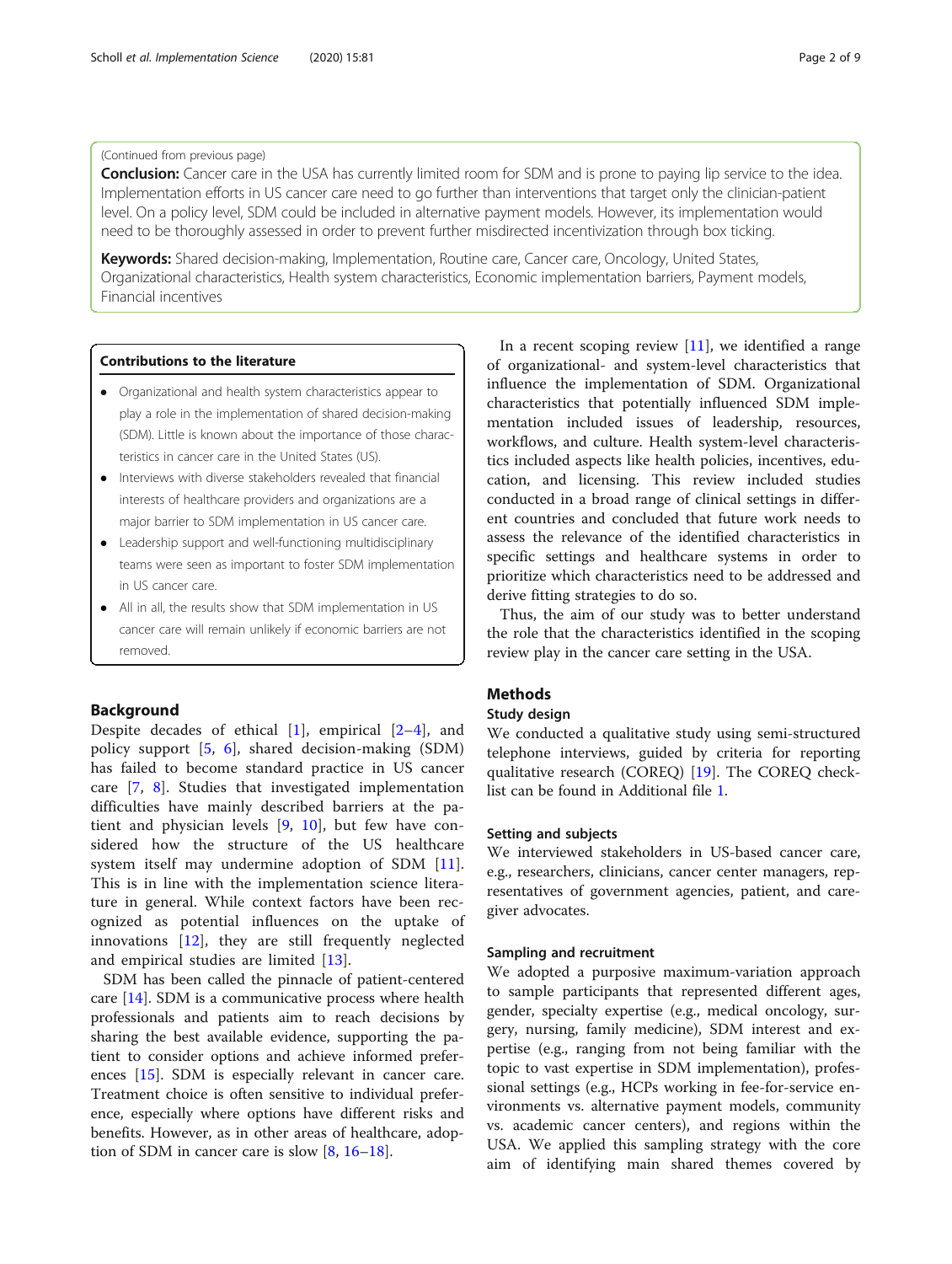heterogeneous stakeholders in US cancer care. Potential participants were identified by our team's networks at the Dartmouth Institute and the National Cancer Institute. At both institutions, IS approached key senior professionals with extensive knowledge of stakeholders active in US cancer care and asked them to provide ideas for potential interview partners for this study. This led to a successively growing list of potential participants from which the research team selected a heterogeneous set to invite to participate in the study. To attain theoretical data saturation, we planned 25 interviews by emailing invitations (and one reminder) to 36 stakeholders, assuming 60–70% response. There were no relationships established between the interviewer (IS) and the vast majority of the participants prior to study commencement. Participants were informed that IS conducted this study in her position as visiting scientist to the Dartmouth Institute.

# Data collection

One-time individual semi-structured telephone interviews were conducted at the workplace, recorded, and guided by a pre-tested interview schedule between January and April 2017 by IS, a female clinical psychologist with experience in the method. Each participant was asked to read a summary of our scoping review before their interview or given a synopsis. After a short introduction to the concept of shared decision-making and definitions of organizational and health system characteristics, participants were first asked to describe their impressions of the results of the scoping review. Then, they were asked to reflect on the relevance of the identified characteristics in their cancer-specific field of work and whether there were any other characteristics important for SDM implementation in cancer care not included in the review. Furthermore, the interviewer explored participants' ideas for possible solutions to foster the implementation of SDM in cancer care. The full interview guide is displayed in Additional file [2.](#page-6-0) We collected age, gender and profession data. No field notes were made. Theoretical saturation was reached.

# Data analysis

We transcribed, anonymized, and imported the interviews into ATLAS.ti, a software for qualitative analysis. We conducted conventional content analysis [\[20\]](#page-8-0) combining deductive and inductive coding, where one quarter of the interviews were initially coded by IS. Codes were reviewed and revised with GE (merging/rephrasing), followed by the development of a final code structure. Transcripts and data analysis were not returned to participants.

# Results

# Sample characteristics

Of the 36 invited, 30 (83%) participants consented to an interview; others did not reply or declined due to a lack of time. Of the 30, 13 were female and the sample had on average 24 years of work experience. They had diverse and often multiple roles: 10 identified as researchers, 9 as healthcare professionals, 7 as leaders of healthcare organizations, 4 as federal agency officers, 4 as patient/caregiver advocates, 2 as representatives of professional organizations, and 3 as having other roles (see details in Table 1). Interviews lasted 36 min on average (range 22–85).

# General appraisal of results from scoping review

Participants appraised the results of the scoping review [[11\]](#page-7-0) as "comprehensive" (ID#2, healthcare professional (HCP)) and as "an accurate representation of what's in

|  |  | <b>Table 1</b> Characteristics of participants ( $N = 30$ ) |  |  |
|--|--|-------------------------------------------------------------|--|--|
|--|--|-------------------------------------------------------------|--|--|

| Sex                                                       |           |
|-----------------------------------------------------------|-----------|
| Female                                                    | 13 (43%)  |
| Male                                                      | 17 (57%)  |
| Age range (in years)                                      |           |
| $25 - 34$                                                 | 1(3%)     |
| $35 - 44$                                                 | 5 (17%)   |
| $45 - 54$                                                 | 7 (23%)   |
| $55 - 64$                                                 | 12 (40%)  |
| $65 - 74$                                                 | 5 (17%)   |
| Work experience (in years)                                |           |
| Mean (SD)                                                 | 24 (9.8)  |
| Range                                                     | $9 - 43$  |
| Role(s) in cancer care <sup>a</sup>                       |           |
| Researcher                                                | 10 (33%)  |
| Healthcare professional (HCP)                             | $9(30\%)$ |
| Healthcare organization leadership personnel <sup>b</sup> | 7(23%)    |
| Federal agency officer                                    | 4 (13%)   |
| Patient or caregiver advocate                             | 4 (13%)   |
| Representative of professional organization               | 2(7%)     |
| Other $c$                                                 | 3(10%)    |
| Region within the USA                                     |           |
| South                                                     | 12 (40%)  |
| Northeast                                                 | 8 (27%)   |
| West                                                      | 7(23%)    |
| Midwest                                                   | 3(10%)    |

<sup>a</sup> Answers were categorized based on participants' replies to the question about their role. Multiple answers were possible.  $N = 7$  reported to have two or more roles

blincludes leadership personnel of integrated health systems ( $N = 3$ )<br>Sincludes  $N = 1$  boalthcare analyst  $N = 1$  oncelogy consultant  $N = 1$  $\epsilon$ Includes N = 1 healthcare analyst, N = 1 oncology consultant, N = 1 health plan leadership personnel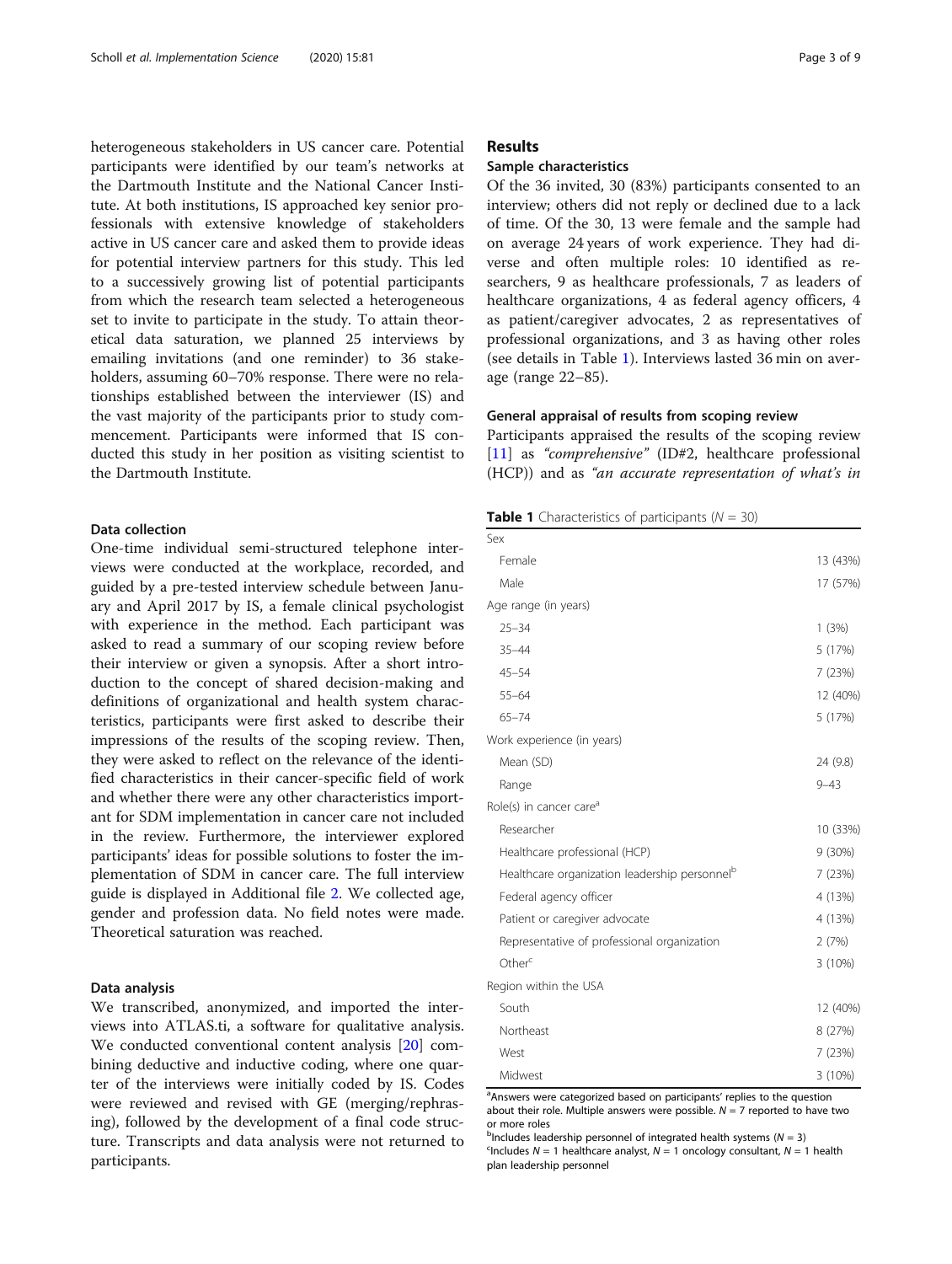the literature on how to implement SDM" (ID#4, researcher). It was seen as relevant given that "our government is embracing this [SDM]" (ID#5, oncology consultant).

#### Major theme: "All about the money"

The role of money and revenue generation was a dominant theme. Participants described financial aspects of cancer care delivery in the USA as strong barriers or disincentives to SDM implementation. A medical oncologist (ID#2) stated that "the major incentives in the way our healthcare is structured (...) is economics. It's revenue. It's money."

A healthcare analyst (ID#1) questioned the very idea of implementing SDM in the USA: "My core complaint (…) with cancer care particularly is that the industry has evolved to be all about the money. (…) What is the point of discussing the value of shared decision-making and your relationship with the patient when your intention is to do the wrong things to the patient in the first place? Because that is the intention of the American healthcare system, is to provide as much excess as possible, to make as much money as possible." A researcher added that for "organizations (...), largely driven by revenue, there's not necessarily a strong business case (...) for patient engagement, shared decision-making kinds of initiatives" (ID#13).

# Fee-for-service structure

The prevailing fee-for-service structure was criticized in two ways. Given that "time is money" (HCP, ID#2), the pressure to minimize visit lengths reduces motivation to compare treatment options with patients. As a federal agency officer (ID#16) stated: "You're paid more for (...) seeing more patients. That always puts time pressure on you (...) to spend less time with patients." Similarly, a CMO of a health plan (ID#29) expressed that "right now [under the fee-for-service payment model] the amount of time involved to have the [SDM] discussion would economically disadvantage [HCPs]." The fee-for-service model was also criticized for incentivizing treatment, which is more lucrative than not providing treatment: it also limits motivation to refer patients for alternative treatments. "So if [providers] spend time (...) [doing shared decision-making] that actually results in a [patient's] decision not to move forward, in the back of their mind, they're impacting their income." (ID#24, leadership personnel). A federal agency officer (ID#16) admitted that "there's a financial incentive in fee-for-service to give chemotherapy."

Several participants mentioned the competing interests in community cancer care where providers buy cancer drugs themselves and bill the patient's insurance company, generating a profit for themselves. As one leader in an academic cancer center, ID#21) said: "In some places  $(...)$  I both prescribe you the chemotherapy in this room, and  $(...)$  [then] I sell it to you  $(...)$  down the hall." Even in academic contexts employed "physicians (...) often have productivity incentives built into their compensation" (leader of an integrated health system, ID#24).

Such quotes illustrate clearly that the idea of helping patients compare or defer treatment is simply not aligned with an institution's financial interest.

# Opaque treatment costs

Lack of transparency about out-of-pocket treatment costs was also discussed. High out-of-pocket costs cause financial burden. A patient and caregiver advocate (ID#7) emphasized that good decisions depend on being "able to understand (…) the financial impact (…) of various treatment options, and on actual outcomes."

A cancer center leader (ID#6) commented that part of SDM has to be the "financial burden that's being put on the patient and their family in terms of  $(...)$  what's the best course of therapy." However, as a caregiver advocate and provider (ID#18) said "everything is so opaque (...) you still can't find any of those numbers in real time." A patient advocate (ID#12) described his frustration when trying to find treatment costs: "I eventually ended up talking to the insurance billing code people (…), and I found out that three different hospitals use significantly different billing codes for the exact same work." These examples illustrate how information opacity makes it very difficult, if not impossible, for patients to consider options on the basis of costs.

# Direct-to-consumer advertising

A cancer program leader (ID#28) described the pharmaceutical industry's direct-to-consumer advertising of cancer drugs as a barrier to SDM: "Patients come in often knowing what [drug] they want based on industrysponsored advertisements (...) and their advertising, their marketing, is substantially slicker and more powerful than my shared decision-making tool [laughs] or (…) ability. It's hard to go against that."

#### Overcoming money- and revenue-related barriers

Interviewees had suggestions on how to overcome revenue-related barriers to SDM, such as introducing a billing code so that "people get paid for doing shared decision-making" (patient advocate, ID#12), or paying non-physicians to undertake SDM. The potential risks of incentivization were also raised. For example, a researcher (ID#13) said that extrinsic motivators could stimulate gaming, where: "people end up sort of practicing to the metric." Others argued that if specialists only gets paid for certain treatments, they do not "care"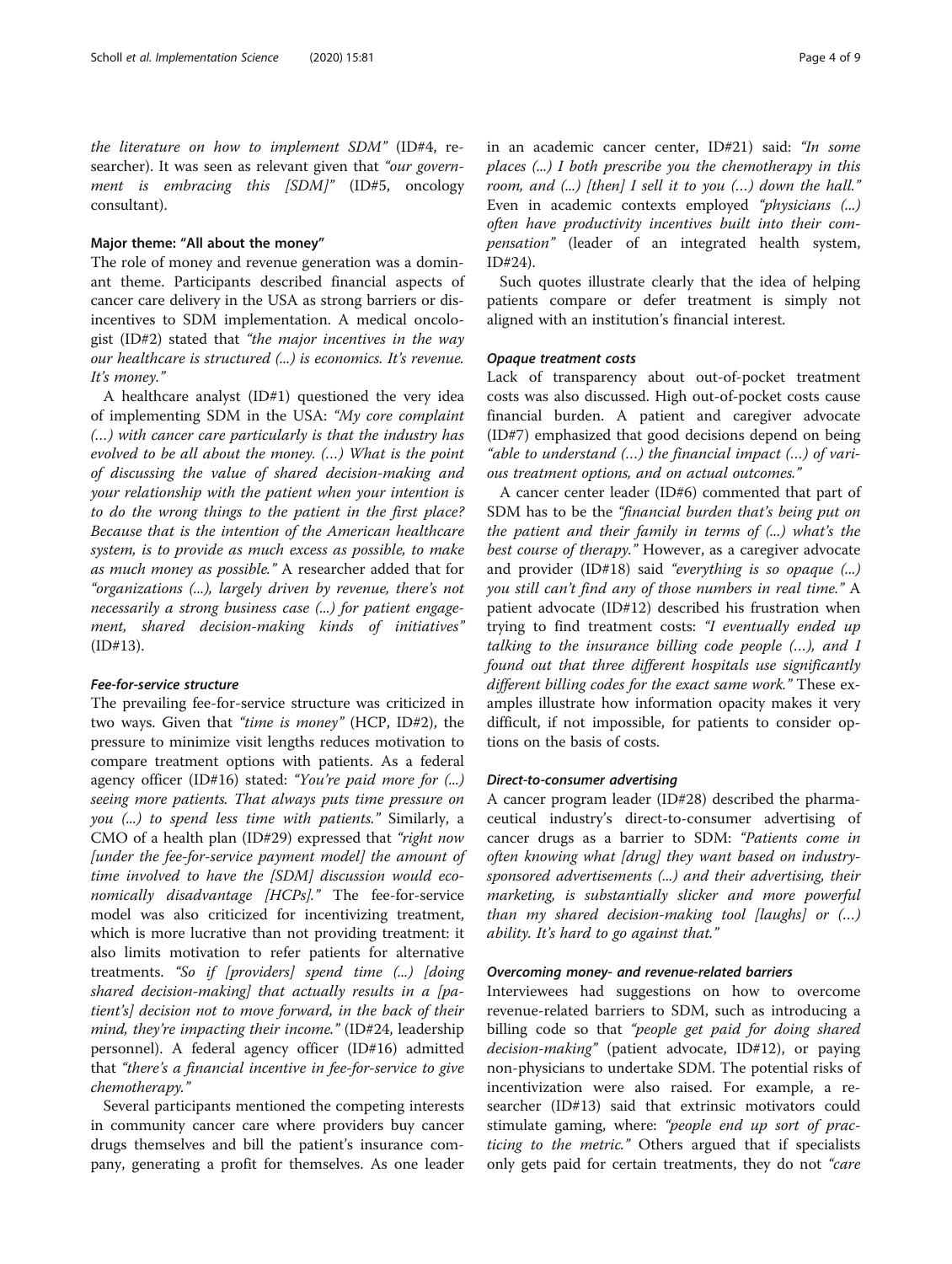(…) whether or not they get paid for the shared decisionmaking conversation" (leading HCP and researcher in an academic cancer center, ID#21), indicating that incentivizing SDM conversations within the fee-for-service model will not be resolve the challenges to implementation.

Some participants thought that the introduction of value-based payment models might help. But a medical oncologist said (ID#2) that the devil would be in the details. If value was defined as the degree of SDM, "then you'd have to figure out how (…) to measure [it]." Bundled payment models were also mentioned as a possible solution. But in considering the Oncology Care Model, a federal agency officer (#ID16) said that "you have to make the decision to receive chemotherapy to be part of the model," and therefore only rewarded one of many possible management decisions. Whether or not a purely salaried service, where clinicians "receive no incentive (...) for [making] treatment decisions" (leader of an integrated health system, ID#24) might be a possible solution was a matter of debate. One clinician felt such as system lacked "incentives to work harder (...)" (cancer center leader, ID#8).

# Other themes identified as important for SDM implementation

We identified agreement among participants that themes related to the roles of organizational leadership and multidisciplinary care coordination influenced SDM implementation.

# Cancer center leadership

Participants emphasized the role of organizational hierarchy. A federal agency officer (ID#20) said that "organizational leadership is one of the most important" factors, echoed by a HCP and researcher (ID#27): "It starts definitely at the top, so leadership is critical" and by a patient and caregiver advocate (ID#12), who said that there has to be: "support all the way up to the board of directors."

Participants said that adding SDM to vision and mission statements was "not sufficient" (patient advocate, ID#12). Leadership should operationalize actions, such as "creating better pathways for implementing real SDM" (federal agency officer, ID#22) and "transparency" (CMO of a health plan, ID#29) through feedback on performance, or even "*public shaming* (...) that leads to more patient engagement" (HCP and researcher, ID#15).

At the same time, some participants warned against organizational "rhetoric" (researcher, ID#13), e.g., mission and vision statements that are lip service and "sound good" (federal agency officer, ID#16), where SDM "becomes a marketing term" (patient and consumer advocate, ID#9). One researcher warned of "hypocrisy"

(ID#13), of insufficient leadership to "balance resources, time, energy, effort [required to do SDM] (...) against the expected economic [return]" (leader of an integrated health system, ID#24). In other words, the less potential for revenue, the less leadership will provide tangible support for SDM.

# Care coordination through teams, nurse navigators, and multidisciplinary clinics

Many participants emphasized the role of cancer care teams for SDM implementation. To quote: "You know cancer is a team sport, (...) so having good communication skills not only with patients but also among the team members is important." (HCP and researcher, ID#15). Using additional disciplines such as social work, psychology, nursing navigators and coaches was viewed as a way to ensure SDM, given that patients do not always: "feel comfortable sharing with their provider that they're stuck in trying to decide what they want to do" (HCP, ID#26), and "[they] are less expensive than doctors" (federal agency officer, ID#16). Some said that achieving SDM would need less hierarchical team structures, "where the doctors are at the top, everybody else is at the bottom, and at the very, very bottom is the patient and their family" (HCP, ID#2). Changing to a structure where "the patient is really at the center and [where the members of] the healthcare team recognize their interdependency" (HCP, ID#2) was suggested a step towards SDM implementation.

Finally, a few participants said that SDM in cancer care would be better facilitated by a multidisciplinary clinic approach, where patients meet with the relevant specialties and other services in a single clinic visit rather than by sequential referrals to specific specialists.

# Themes identified as controversial for SDM implementation

We also found disagreement about some themes regarding their importance for SDM implementation.

# Electronic health records (EHRs)

The use of EHRs to prompt and document SDM processes or deliver decision aids led to different reactions. A federal agency officer (ID#16) thought that "having (...) checkboxes that you did shared decision-making [is] not terribly effective" given a lack of verification. Others questioned feasibility: "it's going to be three years before the EHR programmers can implement a DA [decision aid] in the system" (patient advocate, ID#12). Others felt that the integration of tools into EHR could be "huge, because that's the future" (oncology consultant, ID#5). Some speculated about the potential for algorithms that "offer more precise [risk] estimates for (...) the patient" (federal agency officer, ID#22) compared to decision aids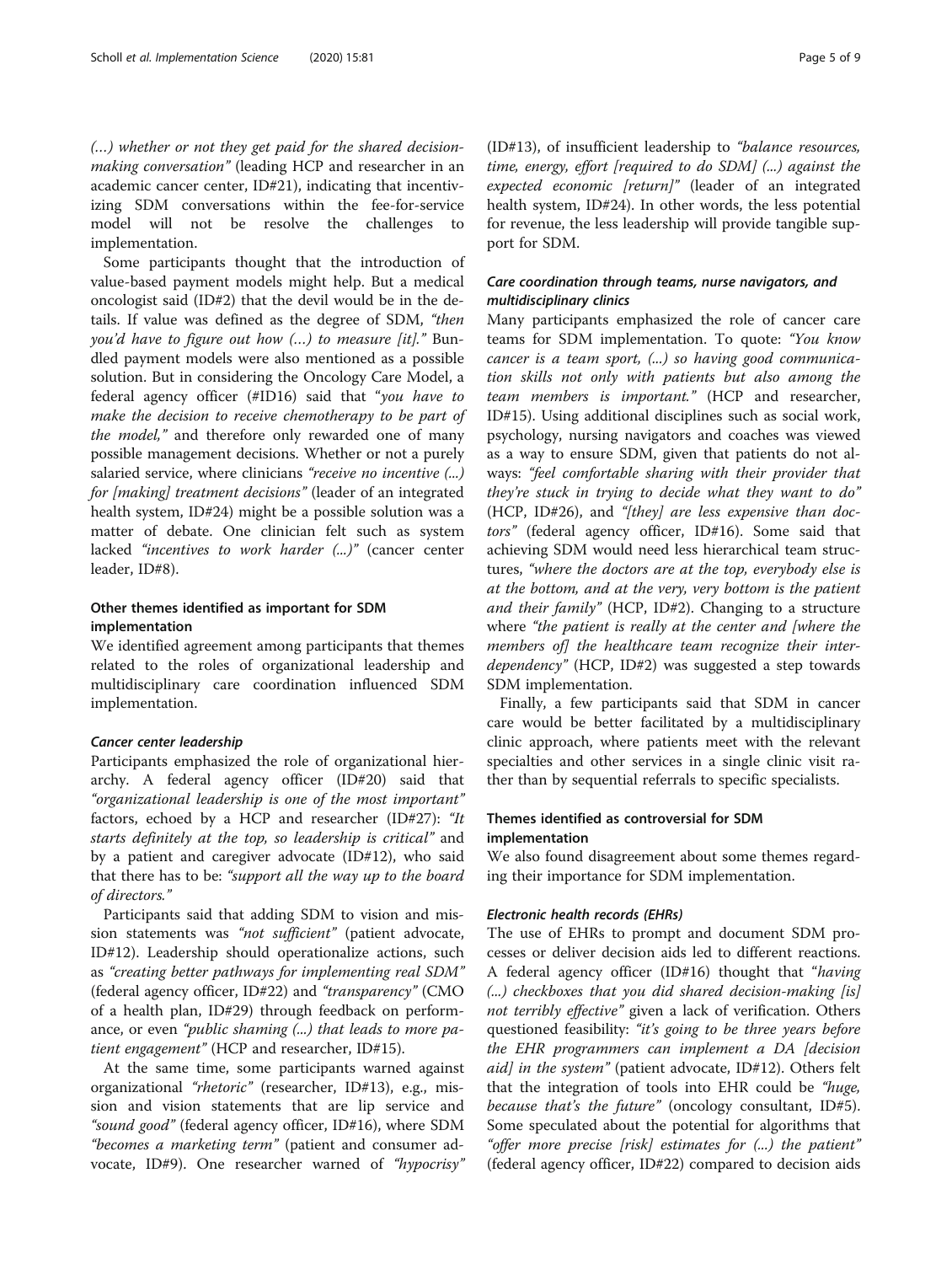based on population averages, or envisioned a "tech[nology] platform that includes the EHR  $(...)$  [as well as] a dashboard for both the patient and the clinical side" (ID#7, patient and caregiver advocate) where "[patients] have a place where you can put down (...) preferences" (representative of professional organization, ID#25).

# Accreditation and certification

Fostering SDM implementation by making it a requirement for organizational accreditation and certification was suggested by some participants. One researcher (ID#17) expressed that SDM implementation becomes a requirement for every "NCCN [National Comprehensive Cancer Network] (...) or an NCI [National Cancer Institute] designated cancer center (...)." Others disagreed: "we are over accredited and over-certified" (cancer center leader, ID#6), echoing the view of a federal agency officer (#ID16) who said that: "people probably will just find a way to say that they did it and not really do it" given current measurement limitations.

# Legislation

Participants had strong opposing reactions to the idea of mandates for SDM by legislation at either state or federal level: "It's a step in the right direction" said a healthcare analyst (ID#1). Two cancer center leaders rejected the idea because "the more government becomes involved the more complex they make it "  $(ID#6)$ , and therefore "the higher the likelihood [of] (...) physician pushback" (ID#19).

# **Discussion**

#### Summary and reflection of findings

The dominant theme in the study data was that concerns about the absence of revenue, or indeed, the likely loss of revenue, were a major barrier preventing the implementation of SDM. Many other factors were prominent as well, but the view that SDM might impair organizational or individual profit margins and reduce the income of some health professionals was widespread. While the study focused on organizational- and system-level characteristics that promote or hinder SDM in US cancer care, this major theme also touches the individual clinician-patient level, as individual clinicians' actions related to revenue generation were also discussed. However, they should not be villainized as greedy professionals, but seen as responding to the system in which they work.

On the organizational level, having leadership support for SDM within cancer care delivery organizations and multidisciplinary teams were viewed as critical contributors to potential future implementation. On the health system level, views diverged on whether embedding tools into EHRs, making SDM a criterion for accreditation and certification, and enacting legislation could promote the implementation of SDM.

#### Strengths and limitations

We do not claim, given the sample, that this qualitative study provides strong generalizable data. However, the purposive maximum variation strategy does provide a range of stakeholder views about the place of SDM in US cancer care. It is an inherent feature of this sampling approach that the selection of participants with diverse characteristics relies on the research team's judgment. To minimize this effect, we consulted with key experts in our networks to identify potential participants. Yet, the selection might have been biased. Nevertheless, the identified themes are significant because they emerged out of this heterogeneous sample. At the same time, the chosen approach does not allow an investigation of differences between subgroups of participants, which has to be considered as a further limitation of this study. Of the purposively invited sample of stakeholders, 83% agreed to participate in an interview. In order not to compromise the anonymity of the participants, we did not gather extensive information on demographic and professional characteristics. It can be seen as a further limitation. However, this also ensured the necessary confidentiality for gathering sensitive data about how organizational- and system-level factors influence cancer care in the USA.

#### Comparison to previous work

Most previous studies that have examined the implementation of SDM have not reported the dominant role of revenue generation [\[11,](#page-7-0) [21](#page-8-0)]. The US healthcare system may be particularly sensitive to impact on revenue generation. The US system differs from most OECD countries, being predominantly based on a fee-for-service structure, having low levels of purely salaried physicians [\[22\]](#page-8-0), and where a high percentage of GDP is spent on healthcare [\[23\]](#page-8-0). Cancer specialists in the USA earn much more than in other countries [[24](#page-8-0)], and US oncologists charge more for officeadministered drugs than other specialists [\[25](#page-8-0)]. However, the impact on revenue may also apply in other contexts, as found in a Dutch study that describes financial interests of HCPs as one of many barriers towards SDM implementation in multidisciplinary sciatica care [\[26](#page-8-0)]. New evidence that payment structures influence SDM implementation comes from an example in the Netherlands, where better and more patient-centered care at lower costs was achieved by moving away from fee-for-service payment model, and by changing hospital structures and culture [\[27\]](#page-8-0).

Furthermore, the rising costs of cancer treatment, although a challenge in many countries, have been de-scribed as particularly problematic in the USA [[28](#page-8-0), [29](#page-8-0)]. The combination of a comparatively high proportion of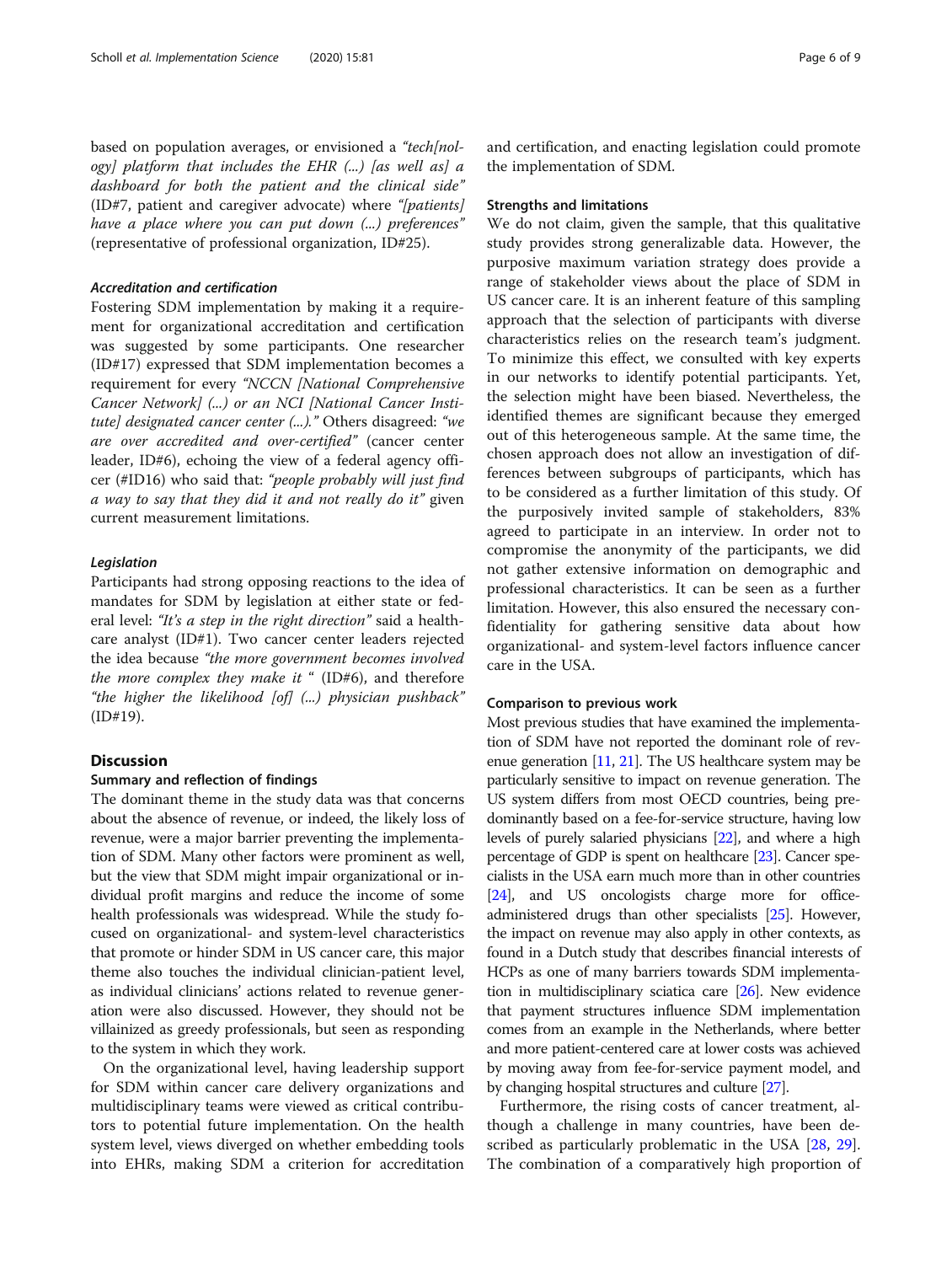<span id="page-6-0"></span>people without health coverage [\[30](#page-8-0)] and rising out-ofpocket costs paid by insured patients with cancer [[31](#page-8-0)] lead to substantial financial toxicity in patients with cancer [\[32](#page-8-0)]. This burden can be aggravated by the opacity of treatment costs, which was described in our study and which is uniquely relevant in the US health care system [[33\]](#page-8-0). Despite the challenges in identifying overall costs, out-of-pocket costs need to be addressed early on in treatment decision-making processes [[34\]](#page-8-0), as they have been shown to influence patient preferences and treatment adherence [[35\]](#page-8-0). Two recent studies have shown that SDM tools can trigger cost discussions, but that more support is needed to help HCPs address treatment cost and financial distress adequately [[36](#page-8-0), [37](#page-8-0)].

System-level changes, such as legislative mandates and accreditation requirements, were viewed with some skepticism, comparable to HCPs' attitudes towards accreditation in general [[38](#page-8-0)]. At the same time, legal requirements for quality improvement strategies and adoption of accreditation programs are known drivers of change [[39,](#page-8-0) [40\]](#page-8-0). In fact, even in the USA, several healthcare and cancer-specific policies have recommended the implementation of SDM [\[5](#page-7-0), [41](#page-8-0)]. The US National Comprehensive Cancer Network (NCCN) support the use of SDM in their patient guidelines, e.g., [\[42,](#page-8-0) [43](#page-8-0)], and the communication consensus guideline by the American Society of Clinical Oncology includes SDM [[44\]](#page-8-0). Nevertheless, these policies have had little impact, and no enforcement. In relation to reducing financial toxicity, it has been pointed out that health policy (e.g., price negotiations, value-aligned pricing strategies) and regulatory interventions (e.g., revision of drug approval regulations) could play a crucial role in eliminating low-value care, i.e., the use of expensive treatment options with minimal to no clinical benefits [[33\]](#page-8-0). Another suggested strategy highlights the role of cancer societies, which could develop cost-conscious clinical practice guidelines [\[34](#page-8-0)]. Such changes could indirectly foster SDM, by mitigating the necessity of revenue generation as a barrier to SDM implementation.

A number of studies point to the important roles of organizational leadership and care coordination through multidisciplinary teams [\[11\]](#page-7-0), and our findings echo results of a study that found the quality of healthcare can be improved by supportive and visionary leadership [\[45](#page-8-0)]. Several participants reported organizational leaders having only lip service commitment to SDM, illustrating the known phenomenon where patient-centered organizational statements represent rhetoric more than real commitment [[46](#page-8-0)].

Our results can also be compared to a multi-study analysis investigating attributes of context found relevant by HCPs in the implementation of evidence-based practices [[13\]](#page-7-0). The main theme of our study was also found as one of several core contextual factors in this secondary analysis of 145 interviews from 11 studies in different clinical contexts (not including oncology) [[13\]](#page-7-0). That study also revealed that regulatory and legislative standards were less commonly described attributes that varied in their relevance across clinical contexts [\[13\]](#page-7-0).

# Implications for future research

Future SDM implementation research would benefit from comparing the impact of a multicomponent SDM implementation program located in different payment models. As recently pointed out by Roberts and colleagues [[47](#page-8-0)], the use of health economic evaluations in implementation science is limited. An economic evaluation of SDM implementation, possibly using a mixed methods design [[48\]](#page-8-0), would shed light on this under researched area. Also, future SDM implementation efforts in US cancer care need to go further than interventions targeting only the clinician-patient level (e.g., training for individual HCPs). Our study generally highlights the need to further investigate outer setting variables in implementation studies. In order to do so, it is necessary to develop further tools to measure those variables [[13](#page-7-0)] and to distinguish between modifiable and unmodifiable variables [[49\]](#page-8-0). Last, but not least, future research on treatment decision making processes should further investigate the role of treatment costs and financial toxicity.

# Implications for health care organizations and health policy

On an organizational level, efforts that combine SDM implementation with other quality improvement initiatives could be more effective [[50\]](#page-8-0). On a policy level, SDM could be included in bundled payment formats [[51\]](#page-8-0) or become a mandatory requirement for reimbursement within the fee-for-service structure and enforced. The challenge would be the need to accomplish fair and rigorous assessment in order to prevent further misdirected incentivization or gaming.

# Conclusions

All in all, the results show it is unlikely that SDM will become implemented in US cancer care without structural and policy changes that tackle the current economic barriers towards the approach.

#### Supplementary information

Supplementary information accompanies this paper at [https://doi.org/10.](https://doi.org/10.1186/s13012-020-01042-7) [1186/s13012-020-01042-7](https://doi.org/10.1186/s13012-020-01042-7).

Additional file 1. Consolidated criteria for reporting qualitative studies (COREQ): 32-item checklist

Additional file 2. Interview quide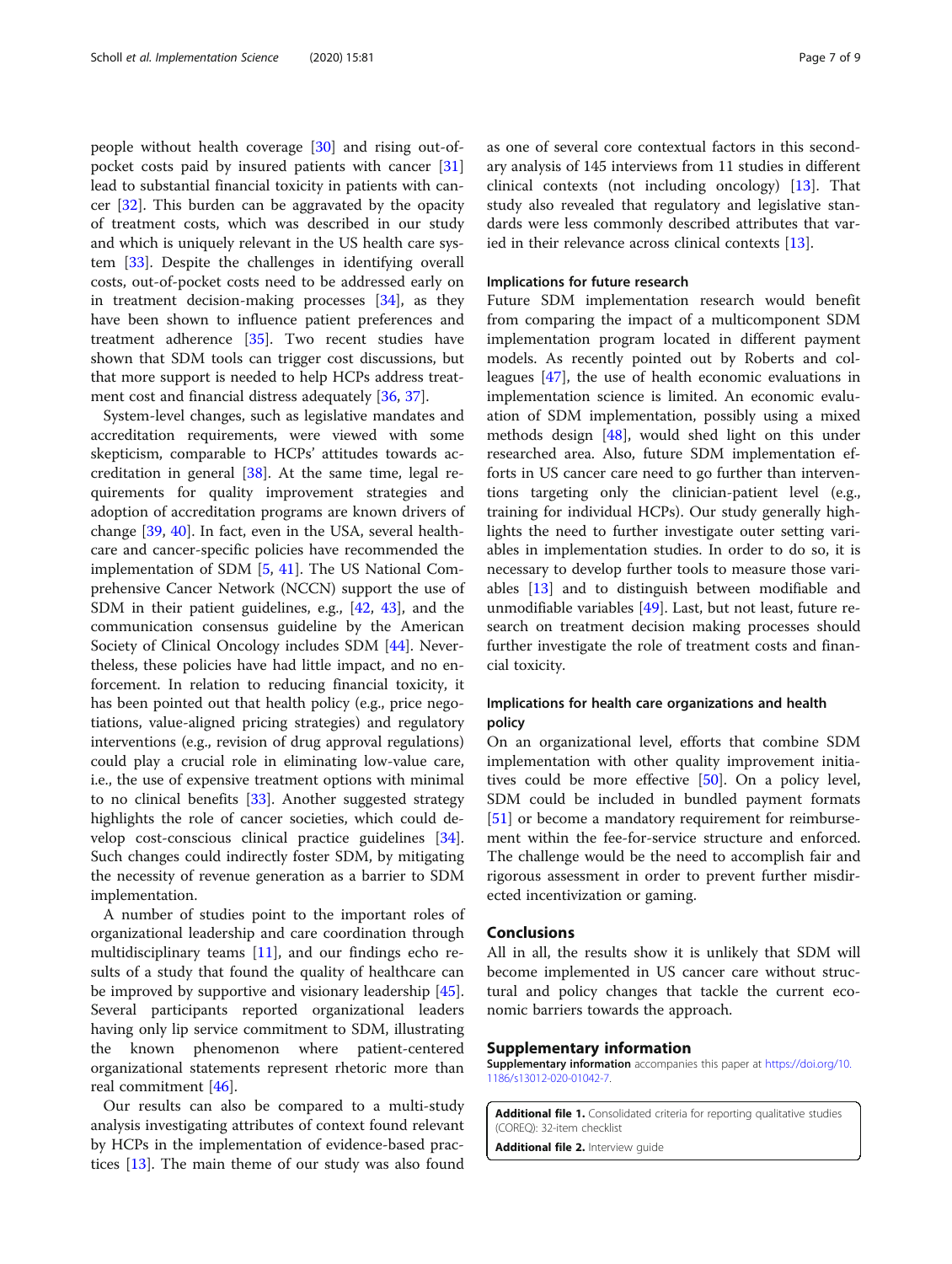# <span id="page-7-0"></span>Abbreviations

CMO: Chief Medical Officer; COREQ: Consolidated criteria for reporting qualitative research; DA : Decision Aid; EHR : Electronic health record; GDP: Gross domestic product; GE: Glyn Elwyn; HCP : Healthcare professional; IS : Isabelle Scholl; ID#1 –29 : Identification numbers participants; NCCN : National Comprehensive Cancer Network; NCI : National Cancer Institute; OECD: Organization for Economic Cooperation and Development; SDM: Shared decision-making

#### Acknowledgements

We are grateful to all participants for their contribution to the study. We also thank Allison LaRussa for reviewing and copy-editing the transcripts. Furthermore, we thank Tanja Kloster and Stefanie Heger for copy-editing the manuscript.

#### Authors' contributions

All authors contributed to the conceptualization and design of the study. IS collected and analyzed the data. GE contributed to the data analysis. All authors were involved in the interpretation of results. SK and GE supervised the project. IS wrote the first manuscript draft. All authors were engaged in reviewing and editing the manuscript. All authors read and approved the final manuscript.

#### Funding

Support this research was provided by The Commonwealth Fund and the B. Braun Foundation. The views presented here are those of the authors and should not be attributed to The Commonwealth Fund or its directors, officers, or staff. The funding bodies were not involved in the design of the study and collection, analysis, and interpretation of data and in writing the manuscript. Open Access funding enabled and organized by Projekt DEAL.

#### Availability of data and materials

The data that support the findings of this study are available on reasonable request from the corresponding author (IS). Signing a data use/sharing agreement will be necessary, and data security regulations both in the United States and in the country of the investigator who proposes to use the data must be complied with. The data are not publicly available due to them containing information that could compromise research participant privacy/consent.

#### Ethics approval and consent to participate

The study was considered as having minimal risk at ethical review (Institutional Review Board of Dartmouth College): participants were given written information and oral consent obtained before interviews were conducted.

#### Consent for publication

Not applicable.

#### Competing interests

Isabelle Scholl conducted one physician training in shared decision-making for which she received travel compensation from Mundipharma GmBH in 2015. Sarah Kobrin has no competing interests to declare and is an employee of the US government. Glyn Elwyn has edited and published books that provide royalties on sales by the publishers: the books include Shared Decision Making (Oxford University Press) and Groups (Radcliffe Press). He has in the past provided consultancy for organizations, including (1) Emmi Solutions LLC who developed patient decision support tools, (2) National Quality Forum on the certification of decision support tools, (3) Washington State Health Department on the certification of decision support tools, and (4) SciMentum LLC, Amsterdam (workshops for shared decision making). He is the Founder and Director of &think LLC which owns the registered trademark for Option Grids TM patient decision aids. Founder and Director of SHARPNETWORK LLC, a provider of training for shared decision making. He provides advice in the domain of shared decision making and patient decision aids to (1) Access Community Health Network, Chicago (Federally Qualified Medical Centers); (2) EBSCO Health Option Grids TM patient decision aids; (3) Bind Insurance, (4) PatientWisdom Inc.; and (5) abridge AI Inc. Glyn Elwyn's academic interests are focused on shared decision making and coproduction. He owns copyright in measures of shared decision making and

care integration, namely collaboRATE, integRATE, consideRATE, coopeRATE, toleRATE, Observer OPTION-5, and Observer OPTION-12.

# Author details

<sup>1</sup>Dartmouth College, The Dartmouth Institute for Health Policy & Clinical Practice, Level 5, Williamson Translational Research Building, One Medical Center Drive, Lebanon, NH 03756, USA. <sup>2</sup>Department of Medical Psychology, University Medical Center Hamburg-Eppendorf, Martinistr. 52, W26, 20246 Hamburg, Germany. <sup>3</sup>Healthcare Delivery Research Program, National Cancer Institute, 9609 Medical Center Drive, Rockville, MD 20850, USA.

# Received: 30 April 2020 Accepted: 7 September 2020

## References

- 1. Elwyn G, Tilburt J, Montori V. The ethical imperative for shared decisionmaking. Eur J Pers Cent Healthc. 2013;1(1):129.
- Stacey D, Légaré F, Lewis K, Barry MJ, Bennett CL, Eden KB, et al. Decision aids for people facing health treatment or screening decisions. Cochrane Database Syst Rev. 2017;12:4.
- Kehl KL, Landrum M, Arora NK, Ganz PA, van Ryn M, Mack JW, et al. Association of actual and preferred decision roles with patient-reported quality of care: shared decision making in cancer care. JAMA Oncol. 2015; 1(1):50–8.
- 4. Chewning B, Bylund CL, Shah B, Arora NK, Gueguen JA, Makoul G. Patient preferences for shared decisions: a systematic review. Patient Educ Couns. 2012;86(1):9–18.
- 5. Spatz ES, Elwyn G, Moulton BW, Volk RJ, Frosch DL. Shared decision making as part of value based care: new U.S. policies challenge our readiness. Z Evid Fortbild Qual Gesundhwes. 2017;123–124:104–8.
- Coulter A, Edwards A, Entwistle V, Kramer G, Nye A, Thomson R, et al. Shared decision making in the UK: moving towards wider uptake. Z Evid Fortbild Qual Gesundhwes. 2017;123–124:99–103.
- 7. Fowler FJ Jr, Gerstein BS, Barry MJ. How patient centered are medical decisions?: results of a national survey. JAMA Intern Med. 2013;173(13): 1215–21.
- 8. Politi MC, Studts JL, Hayslip JW. Shared decision making in oncology practice: what do oncologists need to know? Oncologist. 2012;17(1):91–100.
- Shepherd HL, Tattersall MH, Butow PN. Physician-identified factors affecting patient participation in reaching treatment decisions. J Clin Oncol. 2008; 26(10):1724–31.
- 10. Légaré F, Witteman HO. Shared decision making: examining key elements and barriers to adoption into routine clinical practice. Health Aff. 2013;32(2): 276–84.
- 11. Scholl I, LaRussa A, Hahlweg P, Kobrin S, Elwyn G. Organizational- and system-level characteristics that influence implementation of shared decision-making and strategies to address them - a scoping review. Implement Sci. 2018;13(1):40.
- 12. Damschroder LJ, Aron DC, Keith RE, Kirsh SR, Alexander JA, Lowery JC. Fostering implementation of health services research findings into practice: a consolidated framework for advancing implementation science. Implement Sci. 2009;4(50):40–55 Available from: [http://www.](http://www.implementationscience.com/content/4/1/50) [implementationscience.com/content/4/1/50.](http://www.implementationscience.com/content/4/1/50)
- 13. Squires JE, Aloisio LD, Grimshaw JM, Bashir K, Dorrance K, Coughlin M, et al. Attributes of context relevant to healthcare professionals' use of research evidence in clinical practice: a multi-study analysis. Implement Sci. 2019; 14(1):1–14.
- 14. Barry MJ, Edgman-Levitan S. Shared decision making the pinnacle of patient-centered care. N Engl J Med. 2012;366(9):780–1.
- 15. Elwyn G, Laitner S, Coulter A, Walker E, Watson P, Thomson R. Implementing shared decision making in the NHS. BMJ. 2010;341:971–5.
- 16. Pieterse AH, Henselmans I, de Haes HCJM, Koning CCE, Geijsen ED, Smets EMA. Shared decision making: prostate cancer patients' appraisal of treatment alternatives and oncologists' eliciting and responding behavior, an explorative study. Patient Educ Couns. 2011;85(3):e251–9.
- 17. Hahlweg P, Härter M, Nestoriuc Y, Scholl I. How are decisions made in cancer care? A qualitative study using participant observation of current practice. BMJ Open. 2017;7(9):e016360.
- 18. Hahlweg P, Kriston L, Scholl I, Brähler E, Faller H, Schulz H, et al. Cancer patients' preferred and perceived level of involvement in treatment decision-making. Berlin: 17 Kongress für Versorgungsforschung; 2018.